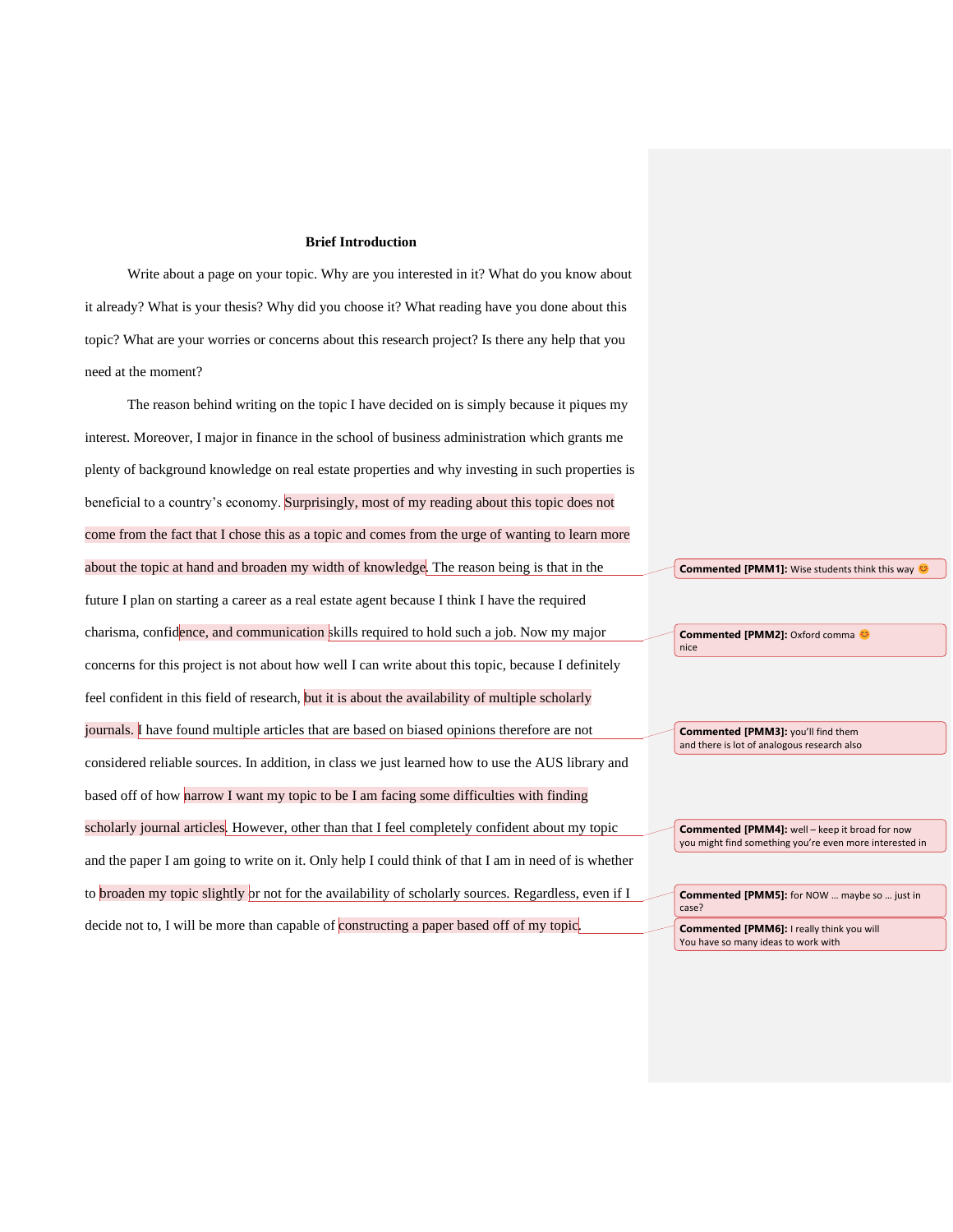### **References**

Using APA formatting, list at least two high quality journal articles references that you are considering using.

1) Pyhrr, S., Roulac, S., & Born, W. (1999). Real Estate Cycles and Their Strategic Implications for Investors and Portfolio Managers in the Global Economy. *Journal of Real Estate Research, 18(1),* 7-68, 10.1080/10835547.1999.12090986

2) Benjamin, J., Sirmans, S., & Zietz, E. (2001). Returns and Risk on Real Estate and Other Investments: More Evidence. *Journal of Real Estate Portfolio Management, 7(3),* 183- 214, 10.1080/10835547.2001.12089644

### **Planning**

Using the formatting of previous students (see writingtheresearchpaper.com), make a very detailed plan for the semester.

## **Week 4:**

For week 4, I plan on doing my primary research for my topic to obtain as many reliable sources as I can and make sure to highlight key points that will heavily support my argument. Alongside that I have a FIN201 quiz on Wednesday and a quiz for ENG204 quiz on chapter 7.

### **Week 5:**

During this week I will start working on my research proposal making sure to have summarized the articles and extracted all the important quotes that I need. In addition, I have a SCM202 quiz on Monday on chapters 1,3,5 and my first midterm being for FIN201 on Wednesday.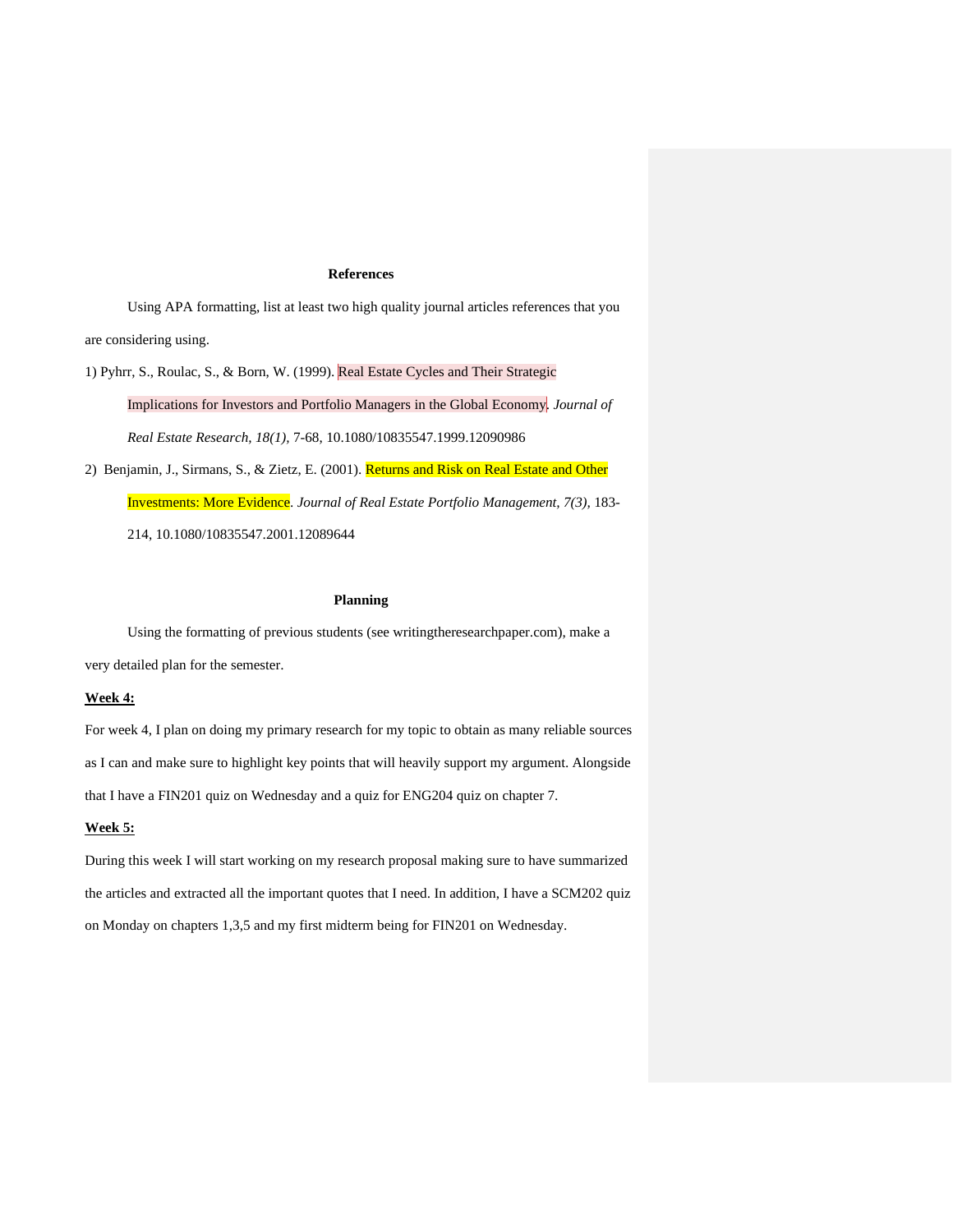## **Week 6:**

In this week, my research proposal is due. I will ensure that my research proposal is as polished as it can be by using a checklist, that I have created for myself. Moreover, in this week, I have an IRAC for my BLW301 course due on Tuesday alongside my first MGT360 midterm on Wednesday.

### **Week 7:**

In week 7, my main focus will be my other courses. To begin with, I have my first BLW301 midterm with a small SCM202 group presentation that I will work on throughout this week.

### **Week 8:**

In week 8 I will prioritize working on my draft. I will start with my introduction and a couple of body paragraphs because this week will be one of my freest weeks. As a result, I will place a lot of effort into constructing my draft that is due week 10.

# **Week 9:**

During this week, I will make my first visit to the writing center after I have completed all the body paragraphs to get an understanding of what to improve on. After the visit to the writing center, I will work on all the corrections tasked before studying for my second SCM202 midterm.

#### **Week 10:**

After receiving feedback from the writing center and my professor, fixing my errors will be my main course of work. A BLW301 IRAC is due the same week as well.

## **Week 11:**